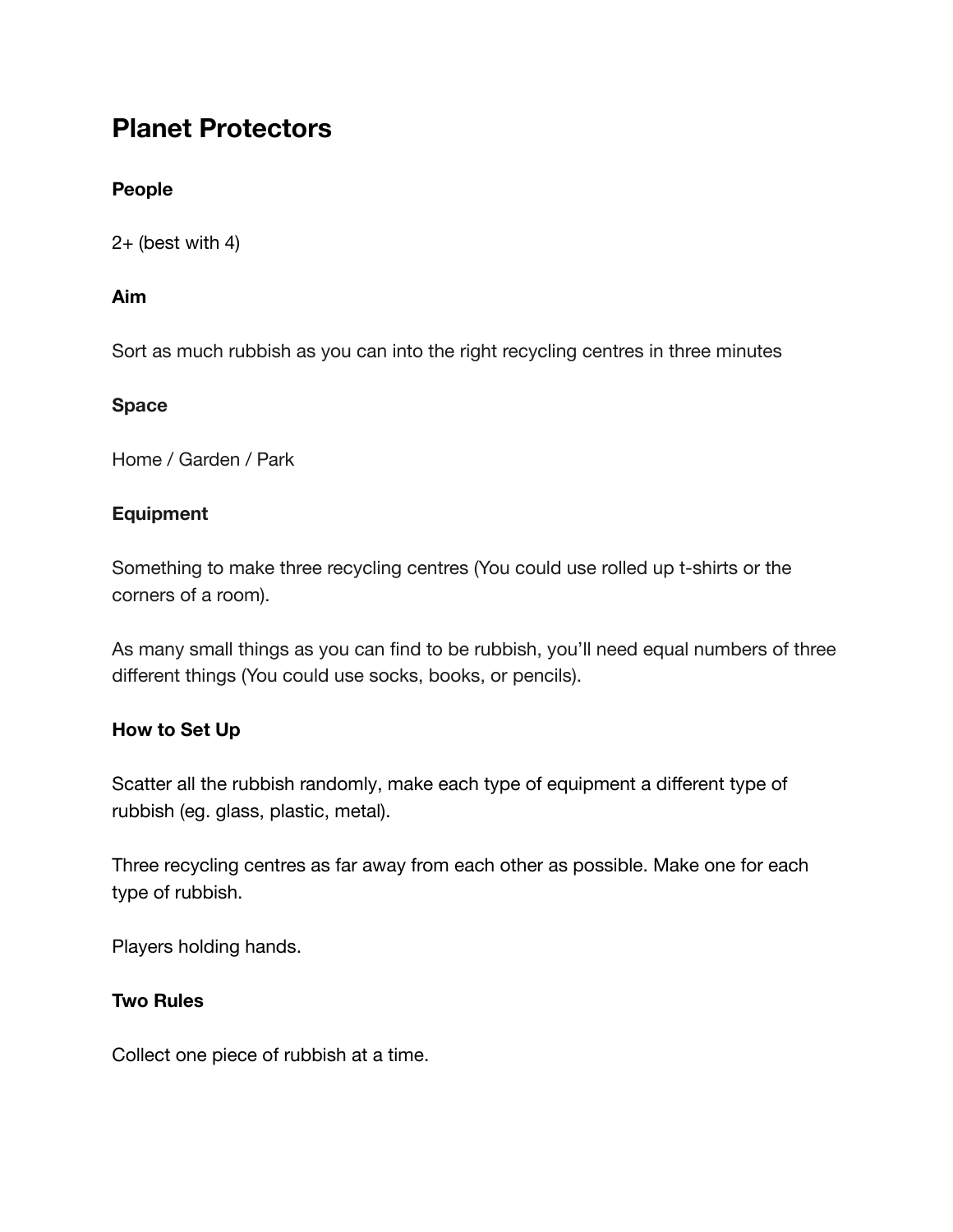Don't let go of each other's hands.

## **How to Play**

Go and find a piece of rubbish.

Take one piece at a time to the right recycling centre.

Go again!

#### **How to End**

After three minutes, see how many pieces of rubbish are in the recycling centres.

#### **Level One. Safe Zones**

Make the recycling centres safe zones. You can only be outside the safe zone for an agreed duration at any one time.

If a team doesn't make it back to the safe zone in time, drop the rubbish, don't put it in the recycling centre and then play again.

How many goes does it take everyone playing (as one big team) to collect all the rubbish?

#### **Level Two. Stepping Stones**

Players don't have to hold hands now.

Give them two stepping stones each to move about on (you could use anything that won't slip).

Players cannot touch the floor, only the stepping stones. If they touch the floor, they must go back to a recycling centre and play again.

#### **Level Three. Stepping Stones and Pairs**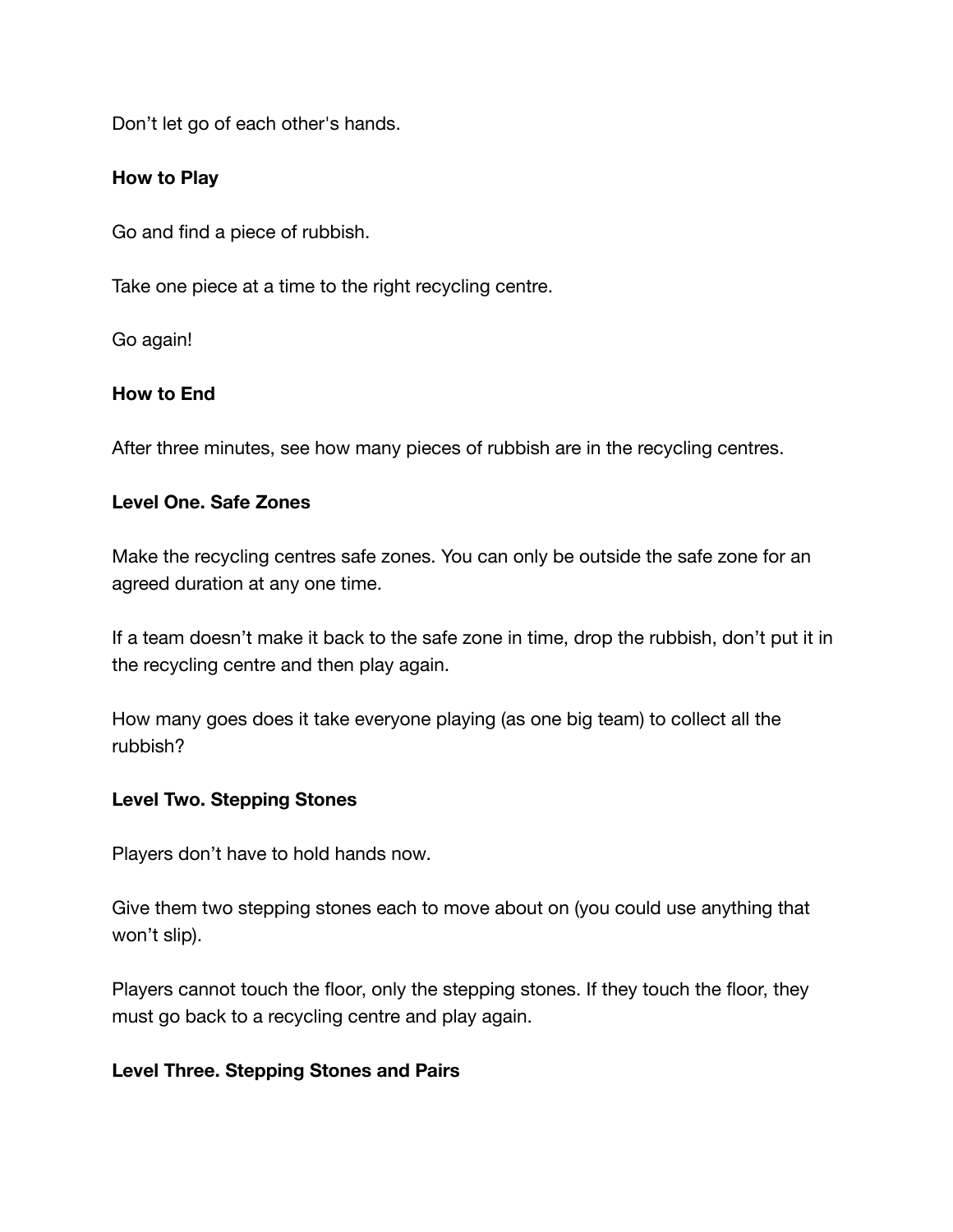Players don't have to hold hands but are working in pairs.

Give each pair three stepping stones between them to move about on (you could use anything that won't slip).

Players cannot touch the floor, only the stepping stones. If they touch the floor, they must go back to a recycling centre and play again.

## **Boss Level. Play the Game Your Way**

The game and the levels are just start points for your imaginations to run wild with!

The best way to play the game is creating your own way to play.

Why not try and make your own version of the game! Remember the magic ingredients of great play from the PlayCorner.

If you do have a go at the boss level, we'd love to see and share your Play Ups with the rest of the PlayUp club.

#### **Power Ups**

1 - Play so that each player has one specific type of rubbish to sort.

2 - Put roadblocks (you could use pillows, duvets or books) in the way of the recycling centres so players have to throw the rubbish in over the blocks.

3 - Put roadblocks (you could use pillows, duvets or books) throughout the space for players to go round.

4 - Play with six different recycle centres.

5 - Play so that players can collect as many pieces of rubbish as they like.

6 - Give each player a sack (you could use a bag or a pillow case) that they can collect the rubbish in to take it to the recycle centre.